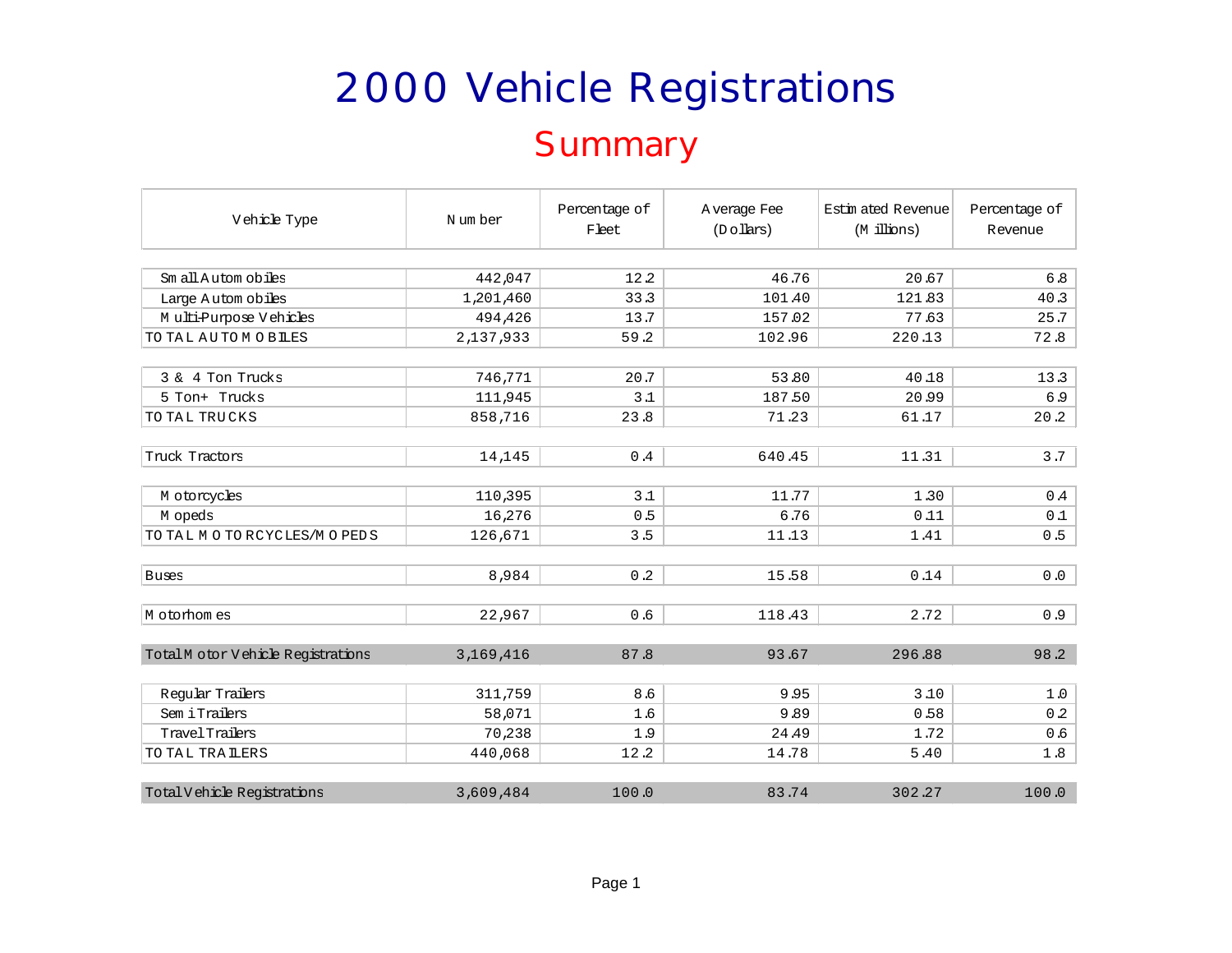#### by County

|                    | $A$ uto- |                 | M otor-      | Motor- |         | Sem i    | Reqular  | Travel   |        | Truck    | M isc               |         |
|--------------------|----------|-----------------|--------------|--------|---------|----------|----------|----------|--------|----------|---------------------|---------|
| County             | m obiles | <b>Buses</b>    | hom es       | cycles | M opeds | Trailers | Trailers | Trailers | Trucks | Tractors |                     | Total   |
| 0 ffical V ehicles | 12,833   | 6,757           | $\mathbf{1}$ | 232    | 18      | 292      | 5,622    | 32       | 23,870 | 341      | 4,691               | 54,689  |
| A dair             | 5,733    | 3               | 78           | 321    | 37      | 466      | 1,072    | 271      | 3,745  | 84       | $\mathbf 0$         | 11,810  |
| A dam s            | 3,288    | $\overline{4}$  | 40           | 207    | 16      | 241      | 596      | 145      | 2,282  | 42       | $\mathbf 0$         | 6,861   |
| A llam akee        | 10,350   | 3               | 103          | 651    | 107     | 485      | 2,374    | 350      | 5,306  | 32       | $\Omega$            | 19,761  |
| Appanoose          | 10,004   | 11              | 118          | 482    | 73      | 270      | 1,941    | 395      | 5,428  | 50       | $\mathbf 0$         | 18,772  |
| Audubon            | 4,781    | $\overline{3}$  | 41           | 278    | 46      | 407      | 869      | 208      | 2,950  | 105      | $\mathbf 0$         | 9,688   |
| Benton             | 18,061   | 11              | 223          | 1,044  | 116     | 663      | 3,676    | 768      | 9,221  | 193      | $\mathbf 0$         | 33,976  |
| Black H aw k       | 90,212   | 137             | 1,080        | 4,614  | 552     | 783      | 11,304   | 2,802    | 27,169 | 276      | 4                   | 138,933 |
| Boone              | 19,052   | 23              | 280          | 1,128  | 183     | 360      | 3,586    | 794      | 8,425  | 99       | $\mathbf 0$         | 33,930  |
| Brem er            | 16,510   | 2               | 215          | 1,008  | 226     | 463      | 3,685    | 719      | 7,168  | 88       | $\mathbf 0$         | 30,084  |
| Buchanan           | 14,051   | 18              | 199          | 791    | 184     | 518      | 3,030    | 676      | 7,004  | 136      | $\mathbf 0$         | 26,607  |
| Buena V ista       | 14,110   | 19              | 123          | 701    | 126     | 668      | 2,703    | 470      | 6,236  | 130      | $\mathbf 0$         | 25,286  |
| Butler             | 11,589   | 4               | 137          | 823    | 195     | 441      | 2,663    | 570      | 5,857  | 109      | $\mathbf 0$         | 22,388  |
| Calhoun            | 8,115    | $\overline{4}$  | 92           | 492    | 116     | 441      | 1,581    | 326      | 4,033  | 117      | $\mathbf 0$         | 15,317  |
| Carroll            | 15,578   | 18              | 104          | 664    | 210     | 986      | 2,191    | 583      | 7,192  | 194      | $\mathbf 0$         | 27,720  |
| $C$ ass            | 10,964   | $7\phantom{.0}$ | 85           | 678    | 79      | 631      | 1,729    | 489      | 6,026  | 121      | $\mathbf 0$         | 20,809  |
| Cedar              | 13,377   | 7               | 188          | 747    | 129     | 656      | 2,643    | 524      | 6,886  | 134      | $\mathbf 0$         | 25,291  |
| Cerro Gordo        | 34,674   | 66              | 426          | 1,582  | 289     | 820      | 5,291    | 1,213    | 11,626 | 217      | $\Omega$            | 56,204  |
| Cherokee           | 10,115   | $\mathbf{1}$    | 112          | 614    | 162     | 510      | 2,059    | 432      | 4,904  | 82       | $\mathbf 0$         | 18,991  |
| Chickasaw          | 10,012   | $\overline{3}$  | 133          | 646    | 118     | 790      | 2,438    | 445      | 4,836  | 85       | $\mathbf 0$         | 19,506  |
| C larke            | 6,526    | 4               | 71           | 286    | 18      | 342      | 1,105    | 288      | 3,532  | 41       | $\mathbf 0$         | 12,213  |
| $C$ lay            | 13,365   | 49              | 179          | 828    | 98      | 508      | 2,788    | 530      | 5,733  | 150      | $\mathbf 0$         | 24,228  |
| C layton           | 13,486   | $7\phantom{.0}$ | 112          | 961    | 108     | 673      | 3,050    | 454      | 7,289  | 73       | $\mathbf 0$         | 26,213  |
| C linton           | 35,999   | 18              | 448          | 1,899  | 264     | 814      | 5,633    | 1,185    | 14,194 | 142      | $\mathbf 0$         | 60,596  |
| Craw ford          | 12,118   | 13              | 103          | 597    | 171     | 704      | 1,781    | 566      | 6,419  | 121      | $\Omega$            | 22,593  |
| D allas            | 27,967   | 21              | 332          | 1,341  | 218     | 536      | 4,245    | 1,004    | 10,595 | 138      | $\mathbf 0$         | 46,397  |
| D avis             | 5,510    | 8               | 81           | 286    | 45      | 240      | 1,172    | 269      | 3,565  | 37       | $\mathbf 0$         | 11,213  |
| D ecatur           | 5,419    | 27              | 76           | 258    | 43      | 379      | 970      | 240      | 3,310  | 39       | $\mathbf 0$         | 10,761  |
| D elaw are         | 13,256   | 5               | 128          | 831    | 121     | 723      | 2,320    | 416      | 6,533  | 88       | $\mathbf 0$         | 24,421  |
| Des Moines         | 30,770   | 51              | 338          | 1,820  | 165     | 905      | 4,849    | 759      | 12,359 | 118      | $\mathbf 0$         | 52,134  |
| D ick inson        | 12,900   | 12              | 158          | 708    | 135     | 266      | 4,144    | 501      | 5,367  | 91       | $\mathbf 0$         | 24,282  |
| D ubuque           | 63,706   | 36              | 484          | 3,029  | 274     | 937      | 7,210    | 1,670    | 18,997 | 178      | $\mathbf 0$         | 96,521  |
| Em m et            | 8,111    | 11              | 103          | 587    | 113     | 358      | 2,003    | 353      | 4,028  | 118      | $\mathbf 0$         | 15,785  |
| Fayette            | 15,767   | $\overline{a}$  | 173          | 1,037  | 188     | 698      | 2,767    | 618      | 7,310  | 117      | $\mathsf{O}\xspace$ | 28,677  |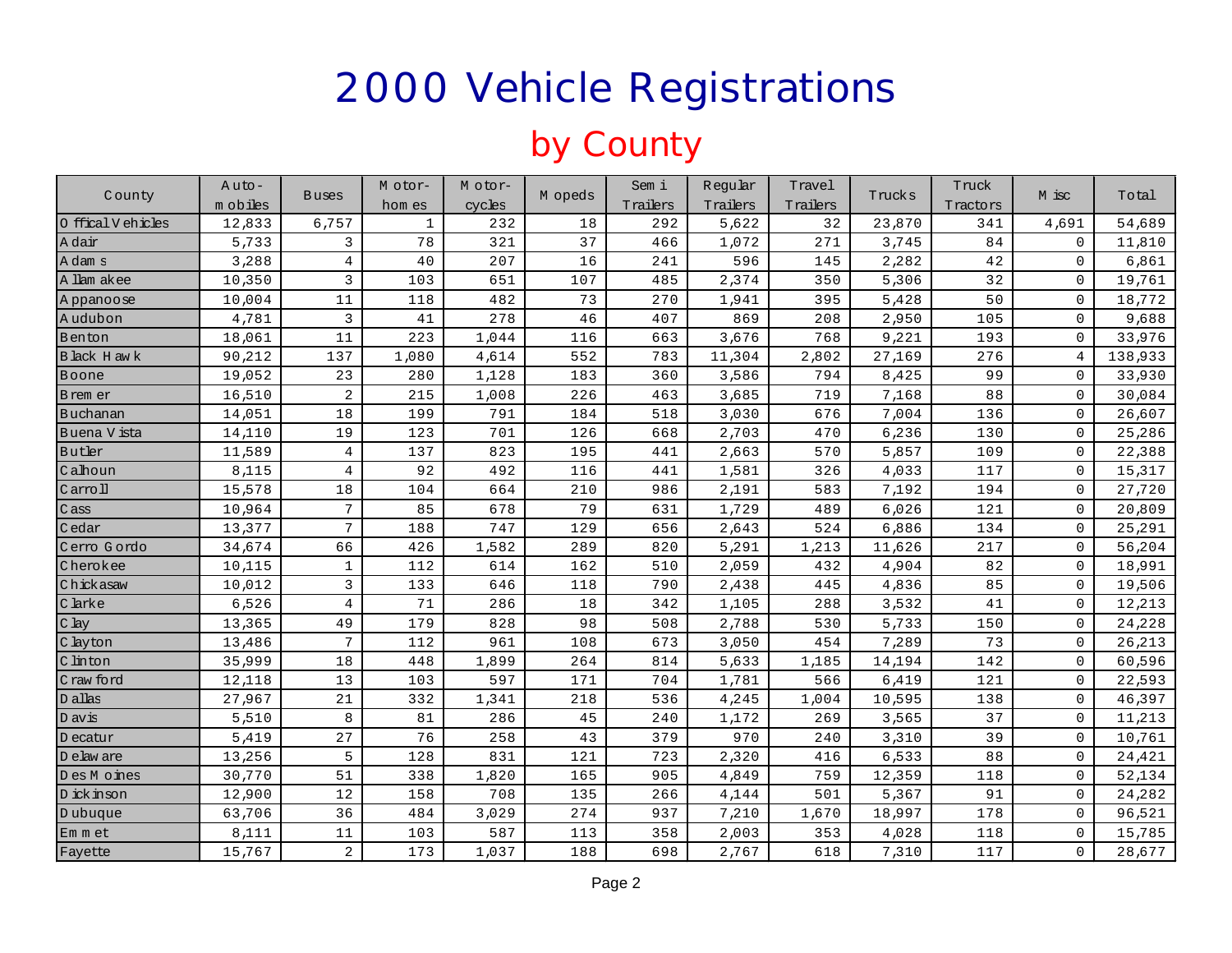### by County

|             | $A$ uto- |                 | M otor- | M otor- |         | Sem i    | Regular  | Travel   |        | Truck    | M isc        |         |
|-------------|----------|-----------------|---------|---------|---------|----------|----------|----------|--------|----------|--------------|---------|
| County      | m obiles | <b>Buses</b>    | hom es  | cycles  | M opeds | Trailers | Trailers | Trailers | Trucks | Tractors |              | Total   |
| Floyd       | 12,360   | 13              | 193     | 762     | 144     | 156      | 2,766    | 583      | 5,656  | 124      | $\mathbf 0$  | 22,757  |
| Frank lin   | 8,204    | 2               | 98      | 536     | 98      | 348      | 1,674    | 399      | 4,148  | 124      | $\mathbf 0$  | 15,631  |
| Frem ont    | 5,976    | 0               | 66      | 280     | 35      | 218      | 1,323    | 214      | 3,965  | 110      | $\mathbf{1}$ | 12,188  |
| G reene     | 7,674    | $7\overline{ }$ | 96      | 473     | 95      | 498      | 1,401    | 361      | 4,083  | 144      | $\mathbf 0$  | 14,832  |
| G rundy     | 9,071    | 3               | 102     | 584     | 181     | 487      | 1,999    | 402      | 4,576  | 172      | $\mathbf 0$  | 17,577  |
| Guthrie     | 8,560    | 8               | 138     | 445     | 63      | 393      | 1,989    | 500      | 4,695  | 92       | $\mathbf 0$  | 16,883  |
| H am ilton  | 12,129   | 5               | 182     | 729     | 113     | 662      | 2,438    | 587      | 5,577  | 164      | $\mathbf 0$  | 22,586  |
| H ancock    | 9,138    | 3               | 152     | 692     | 203     | 428      | 1,991    | 454      | 4,537  | 158      | $\mathbf{1}$ | 17,757  |
| H ard in    | 13,868   | 21              | 163     | 946     | 227     | 732      | 2,424    | 590      | 6,628  | 151      | $\mathbf 0$  | 25,750  |
| H arrison   | 11,893   | $\mathbf 0$     | 150     | 697     | 97      | 414      | 2,085    | 560      | 6,846  | 80       | $\mathbf 0$  | 22,822  |
| H enry      | 13,481   | 19              | 163     | 791     | 113     | 510      | 2,298    | 493      | 6,843  | 65       | $\mathbf 0$  | 24,776  |
| H ow ard    | 7,541    | 2               | 83      | 524     | 90      | 386      | 1,630    | 320      | 3,844  | 92       | $\mathbf{1}$ | 14,513  |
| H um boldt  | 8,011    | $\mathbf 0$     | 118     | 726     | 175     | 381      | 1,895    | 293      | 3,798  | 95       | $\mathbf 0$  | 15,492  |
| Ida         | 5,940    | $\mathbf{1}$    | 57      | 355     | 90      | 504      | 1,214    | 234      | 3,219  | 88       | $\mathbf 0$  | 11,702  |
| <b>Iowa</b> | 11,625   | 28              | 158     | 658     | 94      | 631      | 2,083    | 431      | 6,605  | 102      | $\mathbf 0$  | 22,415  |
| Jack son    | 14,666   | 8               | 190     | 914     | 157     | 637      | 2,822    | 608      | 7,248  | 62       | $\mathbf 0$  | 27,312  |
| Jasper      | 26,238   | 16              | 336     | 1,706   | 267     | 924      | 4,073    | 1,312    | 11,349 | 144      | $\mathbf 0$  | 46,365  |
| Jefferson   | 12,038   | 10              | 156     | 651     | 90      | 348      | 1,783    | 397      | 4,898  | 53       | $\mathbf 0$  | 20,424  |
| Johnson     | 70,206   | 116             | 506     | 3,255   | 318     | 976      | 6,469    | 1,254    | 18,098 | 156      | $\mathbf 0$  | 101,354 |
| Jones       | 14,059   | 10              | 179     | 815     | 140     | 616      | 2,483    | 594      | 6,750  | 56       | $\mathbf 0$  | 25,702  |
| Keokuk      | 8,279    | $7\phantom{.0}$ | 108     | 457     | 70      | 502      | 1,391    | 394      | 4,942  | 103      | $\mathbf 0$  | 16,253  |
| Kossuth     | 13,229   | 6               | 137     | 854     | 200     | 691      | 2,844    | 588      | 6,464  | 260      | $\mathbf 0$  | 25,273  |
| Lee         | 27,385   | 28              | 272     | 1,554   | 172     | 616      | 4,485    | 786      | 12,603 | 82       | $\mathbf 0$  | 47,983  |
| Linn        | 143,524  | 83              | 1,525   | 6,689   | 459     | 1,489    | 15,263   | 3,598    | 42,346 | 394      | $\mathbf{1}$ | 215,371 |
| Louisa      | 8,727    | 2               | 115     | 481     | 82      | 284      | 2,007    | 310      | 4,922  | 103      | $\mathbf 0$  | 17,033  |
| Lucas       | 6,273    | 3               | 97      | 339     | 70      | 331      | 1,274    | 391      | 3,649  | 41       | $\mathbf 0$  | 12,468  |
| Lyon        | 9,284    | 4               | 72      | 626     | 173     | 590      | 1,673    | 452      | 4,223  | 58       | $\mathbf{1}$ | 17,156  |
| M adison    | 9,726    | 8               | 122     | 524     | 65      | 428      | 1,998    | 506      | 5,842  | 56       | $\mathbf 0$  | 19,275  |
| M ahaska    | 15,679   | 24              | 195     | 956     | 187     | 693      | 2,689    | 767      | 7,938  | 131      | 0            | 29,259  |
| M arion     | 22,749   | 26              | 285     | 1,233   | 261     | 681      | 3,850    | 1,057    | 10,290 | 140      | $\mathbf 0$  | 40,572  |
| M arshall   | 28,721   | 18              | 350     | 1,431   | 151     | 1,084    | 4,168    | 1,006    | 11,507 | 172      | $\mathbf 0$  | 48,608  |
| M ills      | 10,894   | 6               | 123     | 538     | 29      | 397      | 1,713    | 444      | 5,904  | 70       | $\mathbf 0$  | 20,118  |
| M itchell   | 8,121    | 11              | 137     | 561     | 130     | 286      | 1,714    | 357      | 4,097  | 85       | $\mathbf 0$  | 15,499  |
| M onona     | 7,527    | $\overline{4}$  | 77      | 430     | 77      | 342      | 1,347    | 318      | 4,384  | 68       | $\mathbf 0$  | 14,574  |